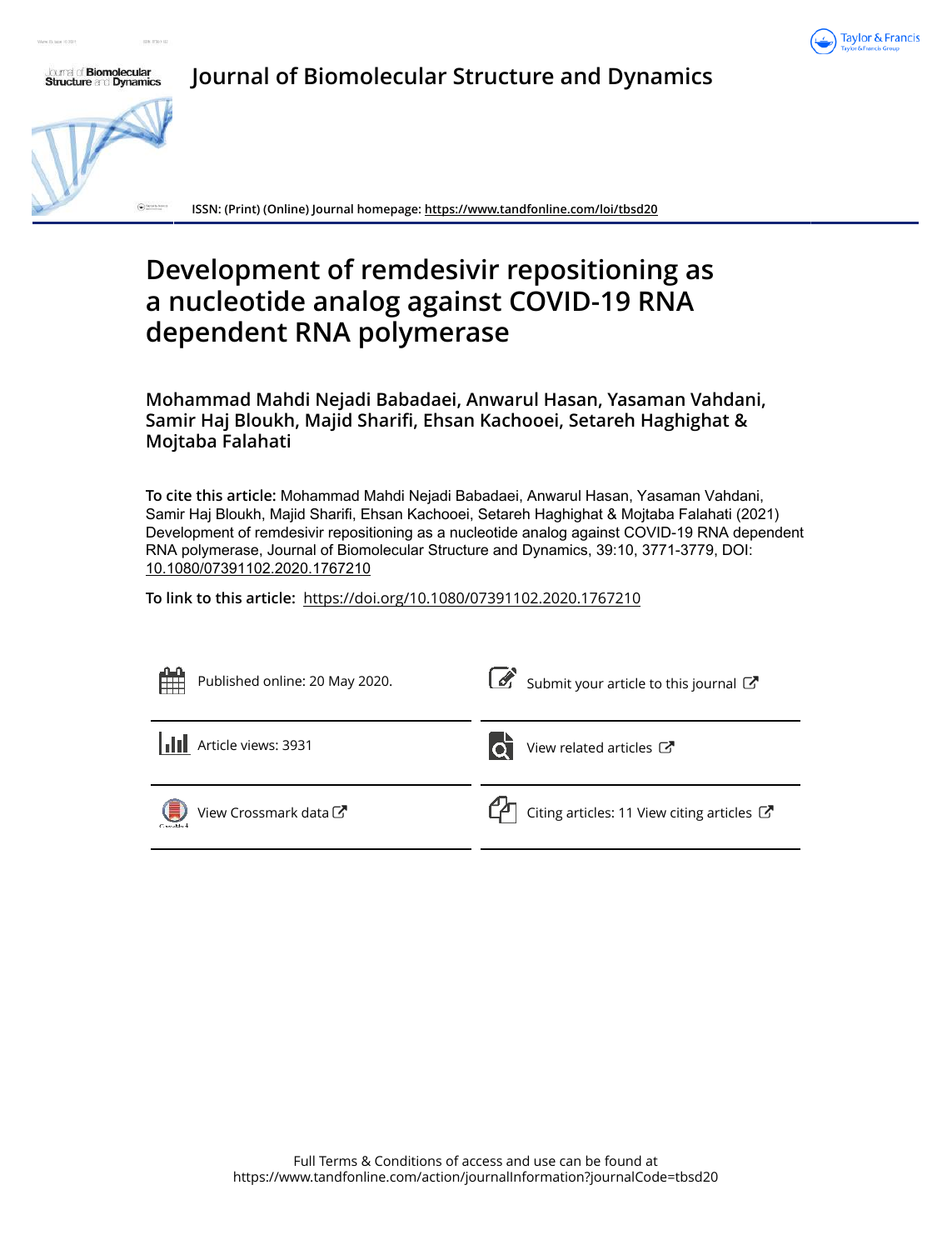# Development of remdesivir repositioning as a nucleotide analog against COVID-19 RNA dependent RNA polymerase

Mohammad Mahdi Nejadi Babadaei<sup>a</sup>, Anwarul Hasan<sup>b,c</sup>, Yasaman Vahdani<sup>d</sup>, Samir Haj Bloukh<sup>e</sup>, Majid Sharifi<sup>f</sup>, Ehsan Kachooei<sup>g</sup>, Setareh Haghighat<sup>h</sup> and Mojtaba Falahati<sup>f</sup>

<sup>a</sup>Department of Molecular Genetics, Faculty of Biological Science, North Tehran Branch, Islamic Azad University, Tehran, Iran; <sup>b</sup>Department of Mechanical and Industrial Engineering, College of Engineering, Qatar University, Doha, Qatar; <sup>c</sup>Biomedical Research Center, Qatar University, Doha, Qatar; <sup>d</sup>Department of Microbiology, Faculty of Pharmaceutical Sciences, Tehran Medical Sciences, Islamic Azad University, Tehran, Iran; <sup>e</sup>Department of Clinical Sciences, College of Pharmacy and Health Sciences, Ajman University, Ajman, United Arab Emirates; f Department of Nanotechnology, Faculty of Advanced Sciences and Technology, Tehran Medical Sciences, Islamic Azad University, Tehran, Iran; <sup>g</sup>Department of Molecular Sciences, Macquarie University, Sydney, Australia; <sup>h</sup>Department of Microbiology, Faculty of Advanced Sciences and Technology, Tehran Medical Sciences, Islamic Azad University, Tehran, Iran

Communicated by Ramaswamy H. Sarma

#### ABSTRACT

Severe acute respiratory syndrome coronavirus 2 (SARS-CoV-2) is the causative representative of a severe respiratory illness resulted in widespread human infections and deaths in nearly all of the countries since late 2019. There is no therapeutic FDA-approved drug against SARS-CoV-2 infection, although a combination of anti-viral drugs is directly being practiced in some countries. A broad-spectrum of antiviral agents are being currently evaluated in clinical trials, and in this review, we specifically focus on the application of Remdesivir (RVD) as a potential anti-viral compound against Middle East respiratory syndrome (MERS) -CoV, SARS-CoV and SARS-CoV-2. First, we overview the general information about SARS-CoV-2, followed by application of RDV as a nucleotide analogue which can potentially inhibits RNA-dependent RNA polymerase of COVs. Afterwards, we discussed the kinetics of SARS- or MERS-CoV proliferation in animal models which is significantly different compared to that in humans. Finally, some ongoing challenges and future perspective on the application of RDV either alone or in combination with other anti-viral agents against CoVs infection were surveyed to determine the efficiency of RDV in preclinical trials. As a result, this paper provides crucial evidence of the potency of RDV to prevent SARS-CoV-2 infections.

# Introduction

The new coronavirus (CoV), known as Severe Acute Respiratory Syndrome (SARS)-CoV-2, which is currently spreading around the world, can lead to a respiratory illness that can be exacerbated (Liu et al., 2020; Novel, 2020; Xu et al., 2020). The disease known as CoV diseases-19 (COVID-19) appears to induce a mortality rate of less than 2%, which is lesser that of most epidemics that have ever become global headlines (Dong et al., 2020; Pan et al., 2020). CoVs are very similar to influenza viruses and show almost identical symptoms (Heymann & Shindo, 2020; Rothan & Byrareddy, 2020). Two recent outbreaks of the new CoV, including severe acute respiratory syndrome (SARS) and Middle East respiratory syndrome (MERS) have originated from animals (Gretebeck & Subbarao, 2015; Song et al., 2019; Yao et al., 2014). The diseases caused by these viruses were extremely fatal to humans, and very few cases were reported as mild or asymptomatic. However, it has been reported that the mortality rate of COVID-19 has been more than that of SARS and MERS (Mahase, 2020; Peeri et al., 2020).

In the past days, it has been repeatedly reported that a vaccine for the SARS-CoV-2 has been discovered, but vaccines, like other medicines, require a lengthy testing process to be approved for medical applications (Ahmed et al., 2020; Chen et al., 2020; Prompetchara et al., 2020). One strategy to date is the replication of a piece of virus RNA that could one day serve as a vaccine (Enayatkhani et al., 2020). Although, well-developed DNA sequencing devises has let to rapid genetic sequencing, vaccine development is costly, complex, and time intensive (Plotkin et al., 2017). This includes finding a viral sequence that, while providing memory to the immune system, does not lead to an acute inflammatory reaction. Achieving this goal requires laboratory experimentation on animal models before subjecting humans. In addition, once the vaccine is discovered, it is not possible to dispatch the sample quickly and easily worldwide. Therefore, pharmaceutical companies have generally found it more profitable to invest in drugs that are used for chronic medical conditions. The CoV, as in case of influenza, may undertake mutations and therefore would require continuous vaccine development.

ARTICLE HISTORY Received 19 April 2020 Accepted 6 May 2020

#### **KEYWORDS**

Corona virus; COVID-19; SARS; MERS; SARS-CoV-2; anti-viral; remdesivir

CONTACT Anwarul Hasan a ahasan@qu.edu.qa; Setareh Haghighat a haghighat.s@iaups.ac.ir; Mojtaba Falahati a mojtaba.alahati@alumni.ut.ac.ir 2020 Informa UK Limited, trading as Taylor & Francis Group



Check for updates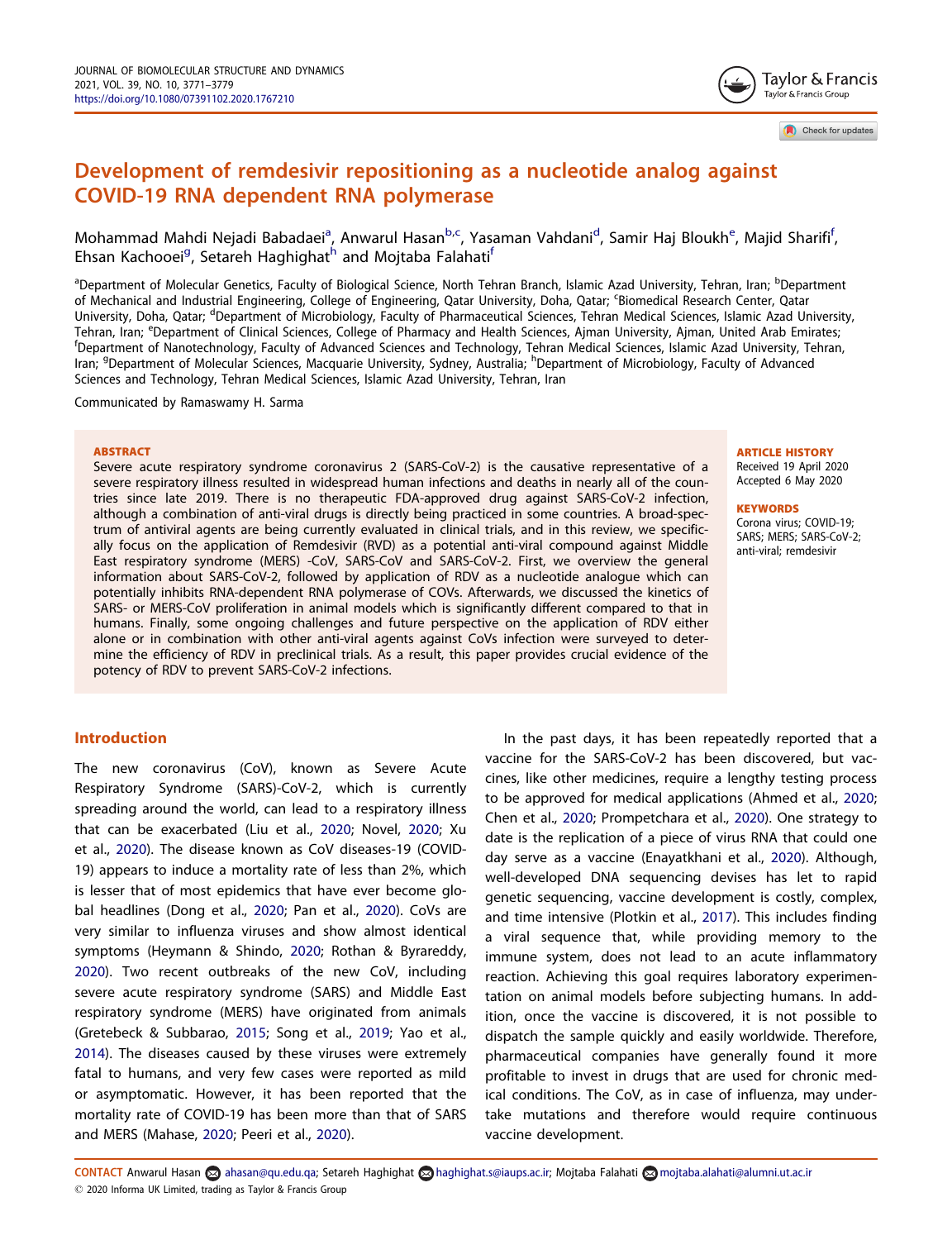With Having a considerable number of people worldwide infected with COVID-19, scientists have identified a number of cases of broad-spectrum antiviral agents (BSAAs) that could serve as potential candidates for the treatment of the viral diseases (Andersen et al., 2020; Ianevski et al., 2018). Indeed, re-purposing of current approved anti-viral drugs could be a solution to treat new viral infections (Guo, 2020; Kouznetsova et al., 2014; Mercorelli et al., 2018; Xu et al., 2016).

Drug re-purposing means that by examining existing drugs, they will find therapeutic effects on new diseases (Aggarwal et al., 2020; Khan, Jha, et al., 2020; Senathilake et al., 2020). BSAAs are small molecules that can inhibit different infections by blocking the viral replication (Pant et al., 2020; Xiong et al., 2020; Xu et al., 2020). These drugs block the virus or host-related factors and thus prevent the virus from proliferating, then lowering the level of the virus in the body to an extent that the immune system can inhibit their infection (Cui et al., 2020; Ji & Li, 2020). BSAA has received special attention with the emergence of numerous new viral diseases. Re-purposing existing drugs, or even rejected drugs, for viral diseases increases the possibility of market success as well as reducing the costs and time required to launch it. The benefit of drug re-purposing is that drug details, such as the stages of chemical synthesis, mass production processes, various stages of clinical trials and many more have been identified beforehand (Aanouz et al., 2020; Gupta et al., 2020).

There is currently no drug or vaccine to prevent the SARS-CoV-2 infection, but the use of widespread antivirals can be effective against the prophylaxis of this virus (Boopathi et al., 2020; Elmezayen et al., 2020). For example, chloroquine and remdesivir (RDV, GS-5734) are two drugs that in vitro studies have suggested that they can inhibit the viral replication (Wang et al., 2020). Teicoplanin, oritavancin, dalbavancin, and monensin antibiotics also prevent viral replication (Andersen et al., 2020). Currently, the BSAAs are treatment or pyrophylaxis candidates against SARS-CoV-2 (Senanayake, 2020).

Furthermore, a combination of BSAAs can be applied against a wider range of viruses, such as those that are not yet well recognized or drug-resistant viruses (Wang, Cao, et al., 2020). Potential clinical trials are currently being conducted on these drugs and their results will be published soon (Li & De Clercq, 2020; Senanayake, 2020). Perhaps in a near future, BSAAs will be used to treat COVID-19 patients. Although a number of BS have been reported to date, in this review we focused on the RDV as a potential compound that has been assessed on the animal models and reaches the clinical phase against MERS -CoV, SARS-CoV and SARS-CoV-2.

#### General information on SARS-CoV-2

CoVs are a large family of viruses ranging from the common cold virus to the cause of SARS (Cascella et al., 2020; Paules et al., 2020). The structure of CoV has a common RNA genome and is classified as enveloped viruses (Mackie, 2003). SARS-CoV-2 originating in China and the city of Wuhan is believed to be a member of the Corona family, which has infected many people to date (Lai et al., 2020). Despite the emergence of the virus in China, it is spreading rapidly to other parts of the world (Lai et al., 2020; Zhu et al., 2020). Similar cases have been reported in other countries such as Thailand, South Korea, Japan, Taiwan, Australia, and the United States, and even more recently in Iran (Velavan & Meyer, 2020; Zhu et al., 2020). The disease can be spread through close contact with the infected person, handling contaminated equipment and airborne outbreaks (Velavan & Meyer, 2020). Most people with hypertension, diabetes, respiratory problems, and weak immune systems are at the higher risk to infection and the likely death from it (Fang et al., 2020).

CoVs have four types of proteins, including spike (S), envelope (E), membrane (M), and nucleocapsid (N) (Hasan et al., 2020). S protein is attached to the virus membrane and play an important role in binding and entry into the host cell; hence, targeting this protein with various drugs and inhibitors is one potential approach to combat these types of viruses (Chatterjee, 2020; Lai & Cavanagh, 1997; Woo et al., 2010). SARS-CoV-2 has proteins on its surface that mediate viral infection by binding to angiotensin-converting enzyme 2 (ACE2) receptor (Batlle et al., 2020; Chen & Hao, 2020). Therefore, one promising way to stop infection by SARS-CoV-2 is to find a compound that blocks the receptor, and consequently prevent the infection by preventing the interaction of S protein with ACE2 receptor (Andersen et al., 2020; Joshi et al., 2020). The CoV also has 16 unstructured protein (Nsp 1-16) encoded by ORF1a/1b which act as important co-factors for activation of viral replication enzymes (Guo et al., 2020) (Figure 1).

Although a recent research in China suggests bat as the potential source of the virus, there are ongoing researches to clarify the exact origin of the virus (Guo et al., 2020) (Figure 1). Researches into the origin of SARS outbreaks have led to the discovery of many bat viruses. SARS-CoV-2 belongs to this category of SARS-related viruses (Fung et al., 2020). The two genome sequences of Rhinolophus sinicus show 80% similarity with SARS-CoV-2. The third genome of the Rhinolophus affinis virus, RaTG13, resembles 96% similarity with SARS-CoV-2 (Andersen et al., 2020). To have better sense of this variation, it is similar to the rate of mutation observed over ten years in the human H3N2 influenza virus strain (Wang et al., 2020).

#### Remdesivir

RDV (GS-5734) as a nucleotide analogue was originally developed to treat Ebola (Tchesnokov et al., 2019). The laboratory assessments has shown that RDV is effective against SARS-CoV (Ju et al., 2020) and MERS-CoV (Gordon et al., 2020) viruses, therefore it can be used as a potential anti-viral agent against SARS-CoV-2 (Khan et al., 2020; Wang et al., 2020). The mechanism of RDV's anti-viral function is based on the blockage of viral RNA transcription as revealed in molecular examinations using different recombinant viral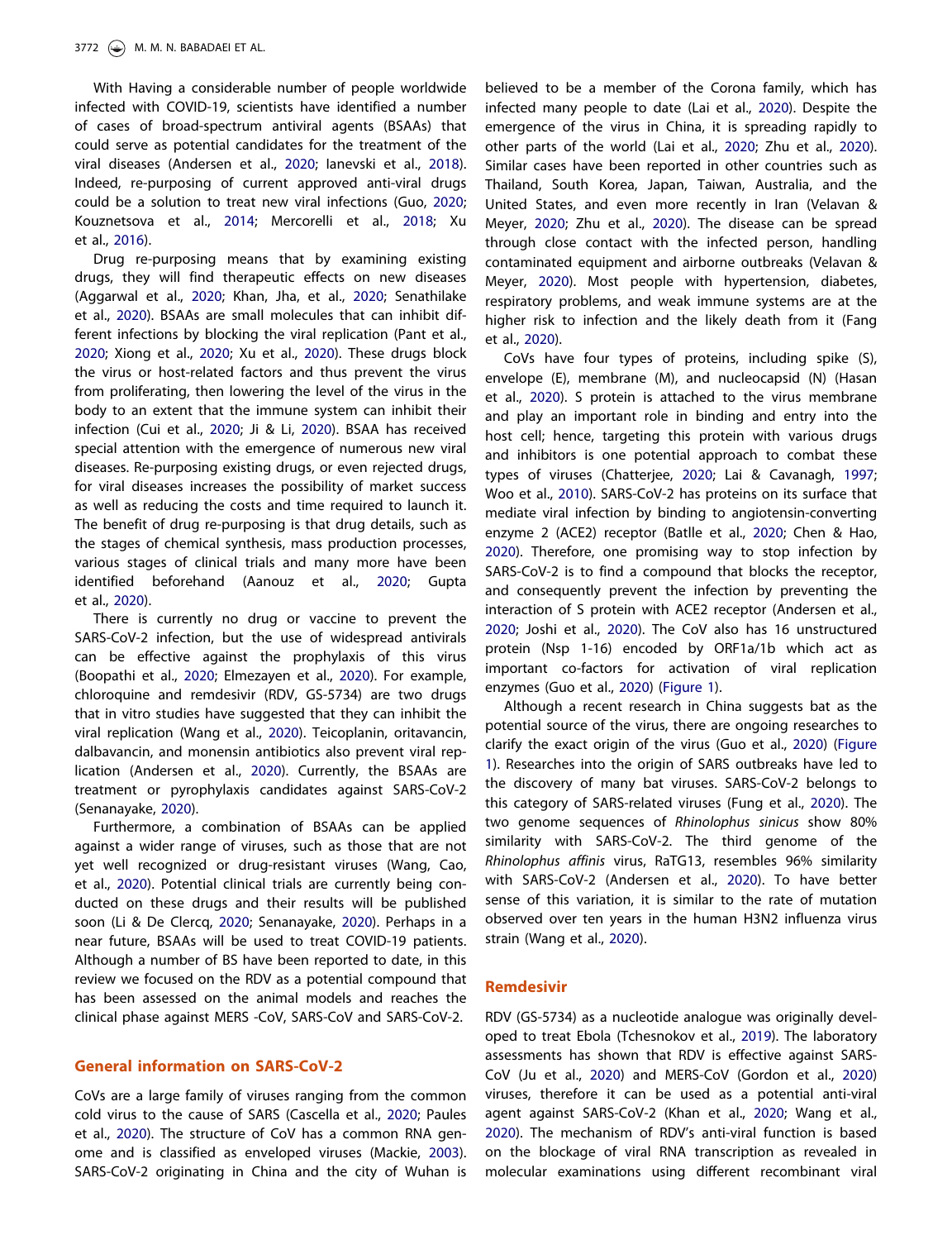

Figure 1. Some specifications such as origin, transmission and clinical symptoms of SARS-CoV-2. Reprinted with permission from Ref. (Guo et al., 2020).

polymerases (Jordan et al., 2018; Sarma et al., 2020; Tchesnokov et al., 2019; Warren et al., 2016).

Siegel et al. (2017) reported that GS-5734 can be used as a potential candidate for the treatment of Ebola and emerging CoV. Agostini et al. (2018) reported that CoV is susceptible to the RDV targeting the viral polymerase and the nsp14 exoribonuclease (ExoN). They compared the sensitivity of WT and ExoN (-) virus to RDV, which ExoN (-) virus showed a greater decrease in viral titer in the presence of GS-5734 relative to WT virus and the determined  $EC_{50}$  value for ExoN (-) virus was around 0.019 M, whereas the  $EC_{50}$  value for to the WT was determined to be 0.087 M (Figure 2A(i)). This increased inhibition of ExoN (-) virus by GS-5734 (Figure 2A(ii)) indicated that GS-5734 is integrated into viral genome and can be excluded by ExoN (Agostini et al., 2018). Also, it was shown that the type of CoV, concentration of antiviral drug, type of anti-viral drug, and incubation time can play an important role on the inhibition of virus infection (Figure 2B(i–iii).

Tchesnokov et al. (2019) declared that the significant inhibition of Ebola virus RNA polymerase can be attributed to the anti-viral effect of RDV. Brown et al. (2019) also reported that RDV stimulate its anti-viral effects through inhibition of RNA polymerase in human CoV OC43 (HCoV-OC43) (Figure 3(i–vi)).

Lo et al. (2019) also displayed that RDV prevent Nipah virus infection in monkeys. Furthermore, to assess the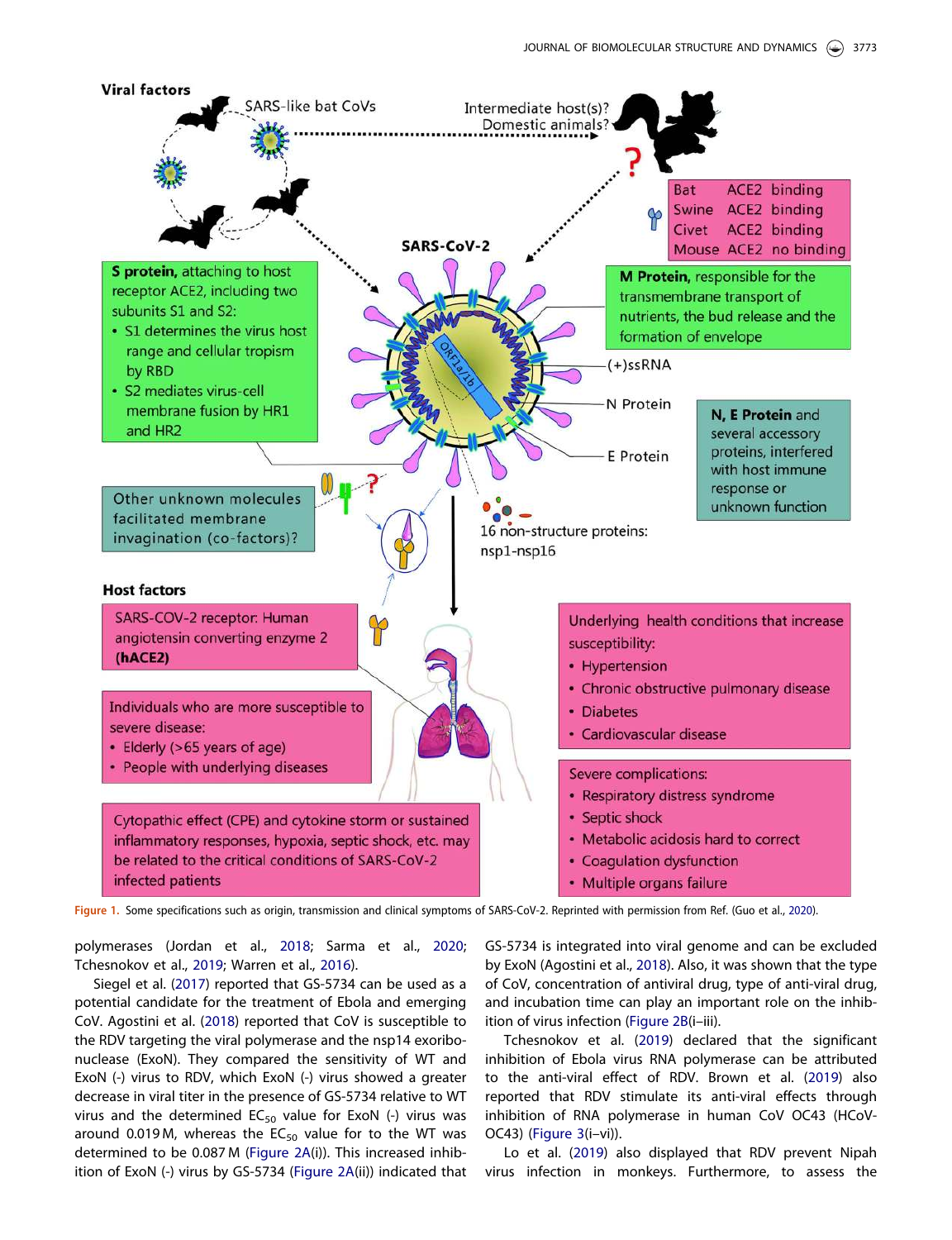

Figure 2. (A) ExoN (-) virus are more sensitive to anti-viral drug. (i) Viral titer of WT and ExoN (-) viruses, (ii) percentage of viral titer reduction. (B) The effect of different variations on the viral titer value. (i) The SARS-CoV titer against different concentrations of GS-5734 over time, (ii) The MERS-CoV titer against different concentrations of GS-5734 over time. Reprinted with permission from Ref. (Agostini et al., 2018).

reduction of MERS-CoV infection in vivo, Sheahan et al. (2020) demonstrated that RDV stimulate superior antiviral function against MERS-CoV in cell culture and animal models as compared with other conventional anti-viral agents (Figure 4). Furthermore, they found that RDV was the only therapeutic agent which remarkably decreased pulmonary infection.

Furthermore, Gordon et al. (2020) and de Wit et al. (2020) revealed that RDV derives anti-viral effects against MERS-CoV though inhibition of RNA polymerase. As with SARS-CoV investigations treated by RDV, similar outcomes were observed for MERS-CoV along with limited weight loss, increased pulmonary activity and decreased virus replication (Sheahan et al., 2017).

# Kinetic of CoV proliferation

The kinetics of SARS- or MERS-CoV proliferation in animal models is significantly different compared to that in humans. In animal, SARS-CoV or MERS-CoV proliferation in the lung tissue reaches to the maximum at 2 dpi and mortality is stimulated at 7–10 dpi (Douglas et al., 2018; Sheahan et al., 2017). Thus, the therapeutic window to control infected animal model prior to the peak of CoV proliferation is less than 2 days. In human, MERS-CoV replication in the lung tissue reaches the maximum at 7–10 days after the onset of infections and the disease severity increases to death within  $\sim$ 21 days (Choi et al., 2016; Oh et al., 2016). Thus, the time for therapeutic handling is substantially divergent in humans and experimentally infected animal models. Although, applying RDV led to a reduction in MERS-CoV pathogenesis and pronounced decrease in viral dose, therapeutic handling did not thoroughly reduce infection. Furthermore, at high levels of CoV, RDV is unable to sustain viral viability and pulmonary cells functionality, despite of remarkable decrease in viral loads. These outcomes are the same as those reported for SARS-CoV, where therapeutic platforms were launched after the peak of virus titer and lung injury did not show any progress in resultant outcomes (Sheahan et al., 2017). Since SARS- and MERS-CoV infections are controlled by both CoVs and host immune system modulators, therefore early handling of antiviral therapeutics either solely or in combination with other therapeutic drugs, and based on the stage of the disorder progression, can inhibit virus proliferation and immunopathology, switch on repairing systems, or control the pulmonary homeostasis.

# Current challenges and future opportunities

Arising viral disorders have resulted in meaningful catastrophic pandemics. Genetic exploration in animal models have shown a pronounced mutation of viral genome in the case of CoV, and have even pointed out some viruses indistinguishable to ongoing and past pathogenic strains in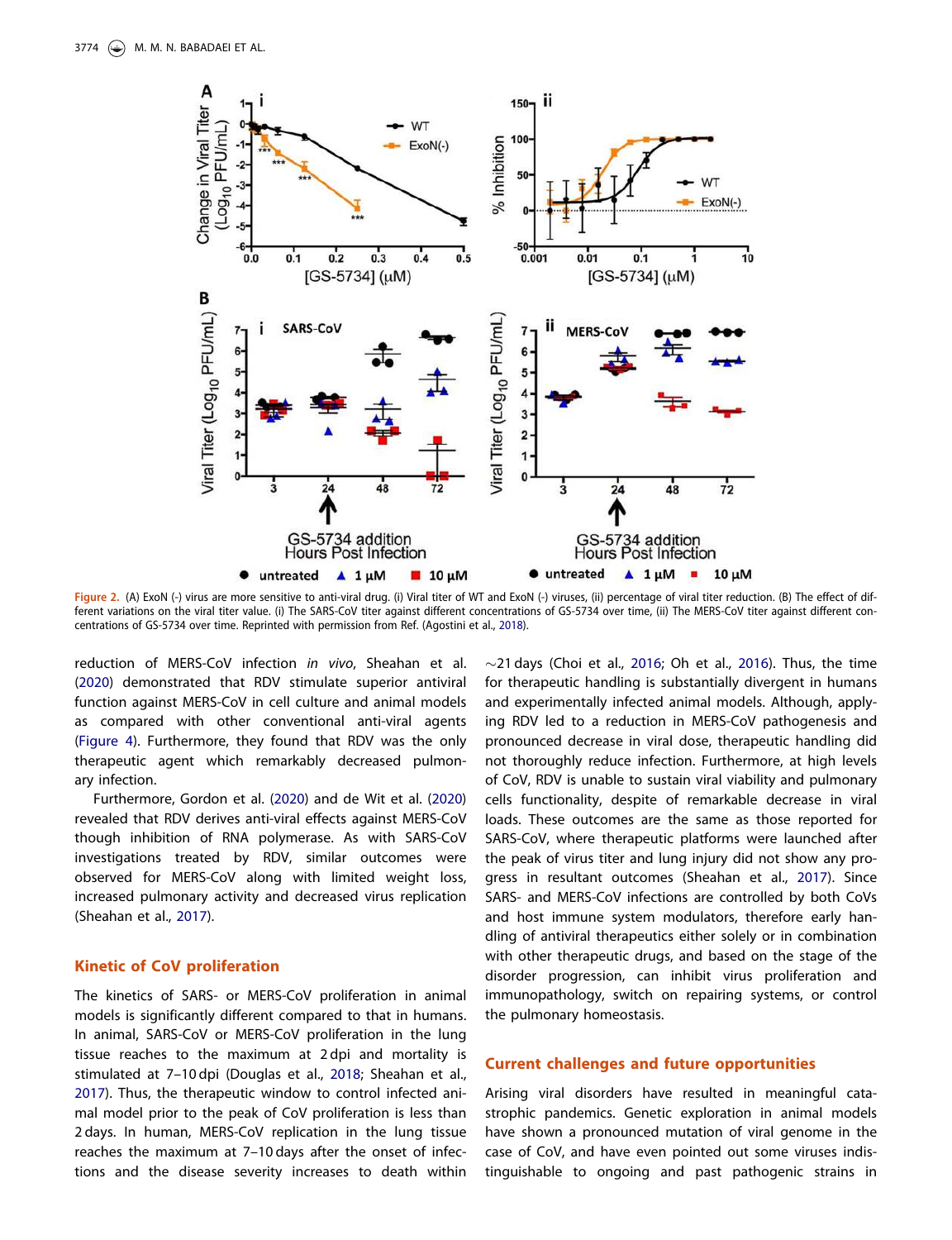

Figure 3. Anti-viral test. (i) HCoV-OC43 anti-viral assay plate layout in human hepatoma (Huh7) cells incubated with different agents, (ii) A decrease in viral foci assayed by antibody staining, (iii) percentage of inhibition, (iv) dose response of RDV, (v) the number of spots per well (A, B, C), (vi) EC<sub>50</sub> values. Reprinted with permission form Ref. (Brown et al., 2019).

animals (Ge et al., 2013; Woo et al., 2006). Therefore, in the absence of FDA-approved therapeutics for reducing the human CoV infection, useful broad-spectrum therapeutic platforms against well-known epidemic and zoonotic strains probably pave a way for diminishing the current epidemic diseases.

In the case of CoV, patients were received off-label antiviral drugs as well as immunomodulators, either solely or combined, to reduce severe disease symptoms (Zumla et al., 2016). However, due to the lack of patient, therapeutic consistency, and verified standard efficiency measurement is a complicated process. Although interferon does not result in improved clinical consequence in MERS-CoV patients (Morra et al., 2018), a fixed dose combination of lopinavir/ritonavirinterferon  $\beta$  is efficient to reduce MERS-CoV infections (Arabi et al., 2018; Muralidharan et al., 2020). Sheahan et al. (2020)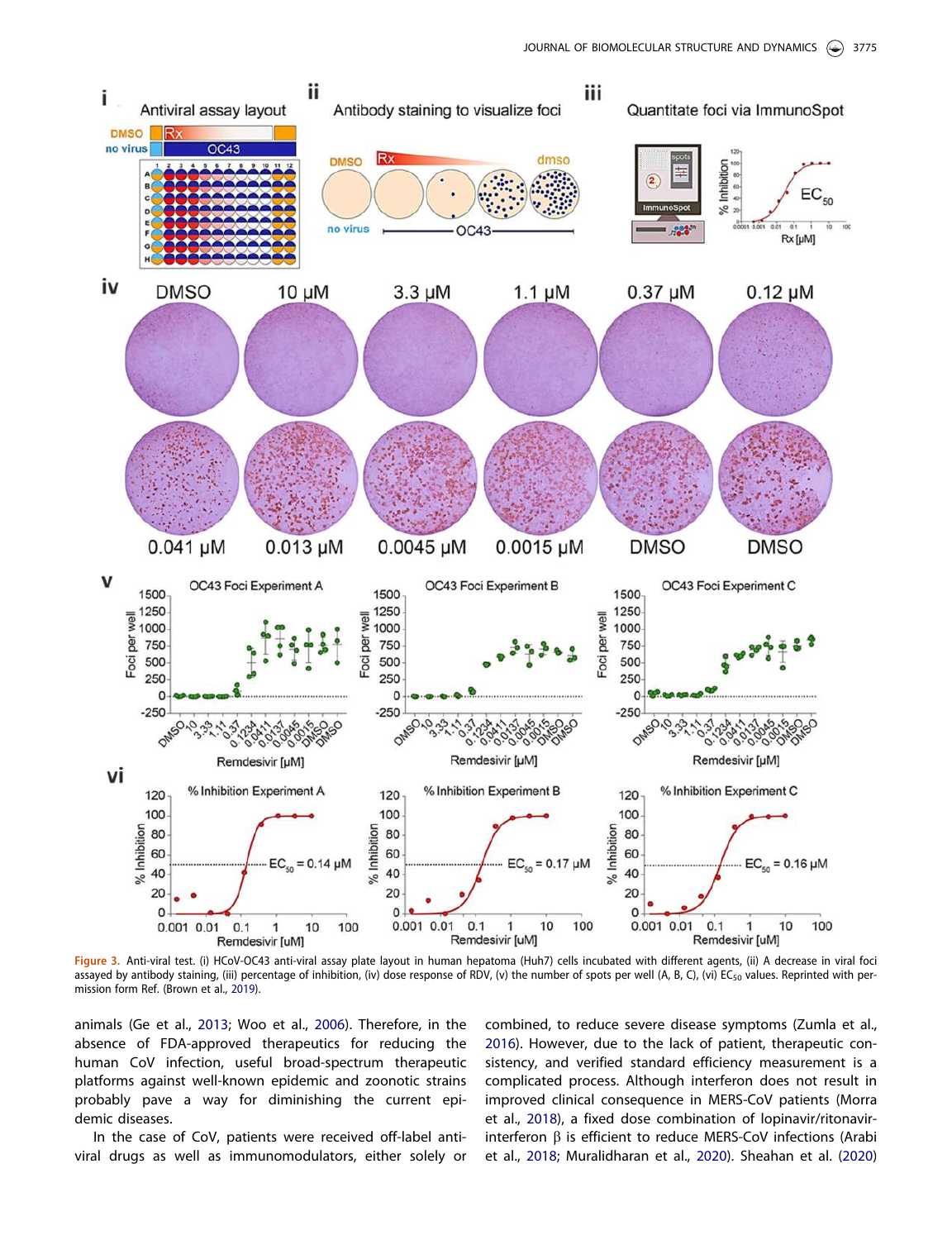

Figure 4. Percentage of inhibition of MERS-CoV replication as well as cytotoxicity stimulated by different anti-viral agents in vitro. The Figure was reprinted with permission from Ref. (Sheahan et al., 2020).

showed that RDV stimulated superior anti-viral function against MERS-CoV both in vitro and in vivo in comparison with lopinavir/ritonavir-interferon  $\beta$ .

Nucleoside/nucleotide analogues inhibit virus replication by blocking the activity of the polymerase enzyme in the virus (Chhikara et al., 2020; Menéndez-Arias et al., 2014). The usage of nucleoside/nucleotide analogues is a major step in the treatment of patients infected with CoVs due to the appropriate antiviral response (Chhikara et al., 2020). However, the application of these drugs may lead to genetic variation and subsequent mutation emergence. Hence, the safety of RDV and its broad-spectrum anti-viral activity should be considered before suggesting them as potential alternative candidates for clinical development.

Over the recent years, animal model progression of RDV seems to orient primarily on CoV respiratory infections (Sheahan et al., 2020). Clinical trials in selective patient populations with CoV or CoV-like diseases are needed to examine the efficacy of the developed drugs. Regarding safety data for RDV, some necessary studies in COVID-19 patients should be conducted to proceed the clinical trials. Studies over CoVlike diseases will probably require the enrollment of a large number of infected patients.

There is currently no approved antiviral drug against SARS-CoV-2 to treat hospitalized patients. Moreover, clinical trials over COVID-19 patients seems to be complicated due to several factors such as inability to apply a placebo, underlying diseases, and evaluating anti-viral drug efficiency. If the synergistic activity of RDV and other anti-viral agents in cell cultures is approved by the current Phase 3 clinical trials in patients with SARS-CoV-2, the outcome may propose a way for developing and performing clinical trials of the relative integration to RDV monotherapy and other anti-viral drug monotherapy for treating patients hospitalized with COVID-19.

Ongoing and future perspectives are trying to determine the resistance of different CoVs to RDV both in vitro and in vivo, and to elucidate whether the mutational strains behave in a same way as wild types.

#### Conclusion and perspective

Due to the emergence of a new respiratory infections such as the SARS-CoV-2, progression of animal studies and subsequent preclinical and clinical trials are required to explore the activity of RDV. Some preclinical explorations are ongoing to examine the potential of the RDV against the SARS-CoV-2. Given application history of RDV in treating a wide range of infections, as well as the outcomes from clinical trials in patients with SARS-and MERS-CoV, reinforces the rationale for additional trials of RDV against a wider range of infectious including COVID-19. The ongoing studies in SARS-CoV-2 supported by the WHO is expected to furnish potential data corresponding to RDV application in treating COVID-19.

Other similar investigations may be envisioned with respect to the increasing identifications of the importance of CoVs as a driving force of COVID-19. Apart from the potential progression of RDV for treating SARS- and MERS-CoVs, the emergence of other viral illnesses may pave the way for clinical trials of RDV derivatives.

#### Disclosure statement

The authors declare no conflict of interest.

### Funding

This research was supported by the grants NPRP10-120-170-211 from Qatar National Research Fund (QNRF) under Qatar Foundation and GCC-2017-005 under the GCC Collaborative Research Program from Qatar University. The statements made herein are the sole responsibility of the authors.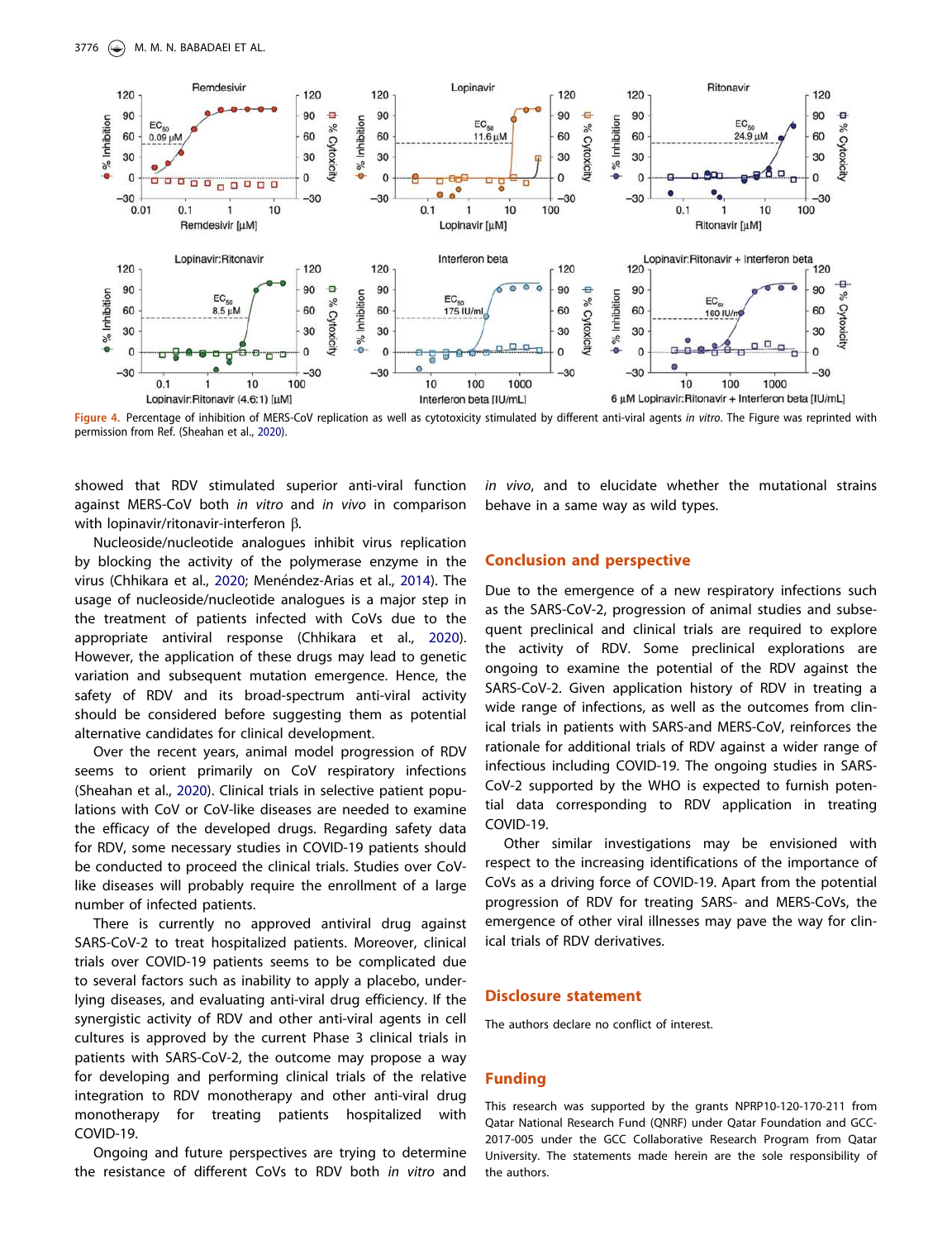#### References

- Aanouz, I., Belhassan, A., El Khatabi, K., Lakhlifi, T., El Idrissi, M., & Bouachrine, M. (2020). Moroccan medicinal plants as inhibitors of COVID-19: Computational investigations. Journal of Biomolecular Structure and Dynamics, 1–12. https://doi.org/10.1080/07391102.2020. 1758790
- Aggarwal, M., Leser, G. P., & Lamb, R. A. (2020). Repurposing papaverine as an antiviral agent against influenza viruses and paramyxoviruses. Journal of Virology, 94(6), 1–14. https://doi.org/10.1128/JVI.01888-19
- Agostini, M. L., Andres, E. L., Sims, A. C., Graham, R. L., Sheahan, T. P., Lu, X., Smith, E. C., Case, J. B., Feng, J. Y., Jordan, R., Ray, A. S., Cihlar, T., Siegel, D., Mackman, R. L., Clarke, M. O., Baric, R. S., & Denison, M. R. (2018). Coronavirus susceptibility to the antiviral remdesivir (GS-5734) is mediated by the viral polymerase and the proofreading exoribonuclease. MBio, 9(2), 218. https://doi.org/10.1128/mBio.00221-18
- Ahmed, S. F., Quadeer, A. A., & McKay, M. R. (2020). Preliminary identification of potential vaccine targets for the COVID-19 coronavirus (SARS-CoV-2) based on SARS-CoV immunological studies. Viruses, 12(3), 254. https://doi.org/10.3390/v12030254
- Andersen, P. I., Ianevski, A., Lysvand, H., Vitkauskiene, A., Oksenych, V., Bjørås, M., Telling, K., Lutsar, I., Dumpis, U., Irie, Y., Tenson, T., Kantele, A., & Kainov, D. E. (2020). Discovery and development of safe-in-man broad-spectrum antiviral agents. International Journal of Infectious Diseases: IJID: Official Publication of the International Society for Infectious Diseases, 93, 268–276. https://doi.org/10.1016/j.ijid.2020.02. 018
- Arabi, Y. M., Alothman, A., Balkhy, H. H., Al-Dawood, A., AlJohani, S., Al Harbi, S., Kojan, S., Al Jeraisy, M., Deeb, A. M., Assiri, A. M., Al-Hameed, F., AlSaedi, A., Mandourah, Y., Almekhlafi, G. A., Sherbeeni, N. M., Elzein, F. E., Memon, J., Taha, Y., Almotairi, A., Maghrabi, K. A., Qushmaq, I., & Hussein, M. A. (2018). Treatment of Middle East Respiratory Syndrome with a combination of lopinavir-ritonavir and interferon- $\beta$ 1b (MIRACLE trial): Study protocol for a randomized controlled trial. Trials, 19(1), 81. https://doi.org/10.1186/s13063-017-2427-0
- Batlle, D., Wysocki, J., & Satchell, K. (2020). Soluble angiotensin-converting enzyme 2: A potential approach for coronavirus infection therapy? Clinical Science, 134(5), 543–545. https://doi.org/10.1042/CS20200163
- Boopathi, S., Poma, A. B., & Kolandaivel, P. (2020). Novel 2019 Coronavirus structure, mechanism of action, antiviral drug promises and rule out against its treatment. Journal of Biomolecular Structure and Dynamics, 1–14. https://doi.org/10.1080/07391102.2020.1758788
- Brown, A. J., Won, J. J., Graham, R. L., Dinnon III, K. H., Sims, A. C., Feng, J. Y., Cihlar, T., Denison, M. R., Baric, R. S., & Sheahan, T. P. (2019). Broad spectrum antiviral remdesivir inhibits human endemic and zoonotic deltacoronaviruses with a highly divergent RNA dependent RNA polymerase. Antiviral Research, 169, 104541. https://doi.org/10.1016/j. antiviral.2019.104541
- Cascella, M., Rajnik, M., Cuomo, A., Dulebohn, S. C., & Di Napoli, R. (2020). Features, evaluation and treatment coronavirus (COVID-19). In StatPearls [Internet]. StatPearls Publishing.
- Chatterjee, S. (2020). Understanding the nature of variations in structural sequences coding for coronavirus spike, envelope, membrane and nucleocapsid proteins of SARS-CoV-2, 1–12.
- Chen, L., & Hao, G. (2020). The role of angiotensin converting enzyme 2 in coronaviruses/influenza viruses and cardiovascular disease. Cardiovascular Research. https://dx.doi.org/10.2139/ssrn.3537961
- Chen, W.-H., Strych, U., Hotez, P. J., & Bottazzi, M. E. (2020). The SARS-CoV-2 vaccine pipeline: An overview. Current Tropical Medicine Reports. https://doi.org/10.1007/s40475-020-00201-6.
- Chhikara, B. S., Rathi, B., Singh, J., & Poonam, F. (2020). Corona virus SARS-CoV-2 disease COVID-19: Infection, prevention and clinical advances of the prospective chemical drug therapeutics. Chemical Biology Letters, 7, 63–72.
- Choi, W. S., Kang, C.-I., Kim, Y., Choi, J.-P., Joh, J. S., Shin, H.-S., Kim, G., Peck, K. R., Chung, D. R., Kim, H. O., Song, S. H., Kim, Y. R., Sohn, K. M., Jung, Y., Bang, J. H., Kim, N. J., Lee, K. S., Jeong, H. W., Rhee, J.-Y., Kim, E. S., Woo, H., & Kim, Y.-S. (2016). Clinical presentation and outcomes of Middle East respiratory syndrome in the Republic of Korea.

Infection & Chemotherapy, 48(2), 118–126. https://doi.org/10.3947/ic. 2016.48.2.118

- Cui, H., Zhang, C., Zhao, Z., Zhang, C., Fu, Y., Li, J., Chen, G., Lai, M., Li, Z., Dong, S., Chen, L., Li, Z., Wang, C., Liu, J., Gao, Y., & Guo, Z. (2020). Identification of cellular microRNA miR-188-3p with broad-spectrum anti-influenza A virus activity. Virology Journal, 17(1), 12. https://doi. org/10.1186/s12985-020-1283-9
- de Wit, E., Feldmann, F., Cronin, J., Jordan, R., Okumura, A., Thomas, T., Scott, D., Cihlar, T., & Feldmann, H. (2020). Prophylactic and therapeutic remdesivir (GS-5734) treatment in the rhesus macaque model of MERS-CoV infection. Proceedings of the National Academy of Sciences of the United States of America, 117(12), 6771–6776. https:// doi.org/10.1073/pnas.1922083117
- Dong, E., Du, H., & Gardner, L. (2020). An interactive web-based dashboard to track COVID-19 in real time. The Lancet Infectious Diseases, 20(5), 533–534. https://doi.org/10.1016/S1473-3099(20)30120-1
- Douglas, M. G., Kocher, J. F., Scobey, T., Baric, R. S., & Cockrell, A. S. (2018). Adaptive evolution influences the infectious dose of MERS-CoV necessary to achieve severe respiratory disease. Virology, 517, 98–107. https://doi.org/10.1016/j.virol.2017.12.006
- Elmezayen, A. D., Al-Obaidi, A., Şahin, A. T., & Yelekçi, K. (2020). Drug repurposing for coronavirus (COVID-19): In silico screening of known drugs against coronavirus 3CL hydrolase and protease enzymes. Journal of Biomolecular Structure and Dynamics, 1–12. https://doi.org/ 10.1080/07391102.2020.1758791
- Enayatkhani, M., Hasaniazad, M., Faezi, S., Guklani, H., Davoodian, P., Ahmadi, N., Einakian, M. A., Karmostaji, A., & Ahmadi, K. (2020). Reverse vaccinology approach to design a novel multi-epitope vaccine candidate against COVID-19: An in silico study. Journal of Biomolecular Structure and Dynamics, 1–19. https://doi.org/10.1080/ 07391102.2020.1756411
- Fang, L., Karakiulakis, G., & Roth, M. (2020). Are patients with hypertension and diabetes mellitus at increased risk for COVID-19 infection? The Lancet Respiratory Medicine, 8(4), e21. https://doi.org/10.1016/ S2213-2600(20)30116-8
- Fung, S.-Y., Yuen, K.-S., Ye, Z.-W., Chan, C.-P., & Jin, D.-Y. (2020). A tug-ofwar between severe acute respiratory syndrome coronavirus 2 and host antiviral defence: Lessons from other pathogenic viruses. Emerging Microbes & Infections, 9(1), 558–570. https://doi.org/10.1080/ 22221751.2020.1736644
- Ge, X.-Y., Li, J.-L., Yang, X.-L., Chmura, A. A., Zhu, G., Epstein, J. H., Mazet, J. K., Hu, B., Zhang, W., Peng, C., Zhang, Y.-J., Luo, C.-M., Tan, B., Wang, N., Zhu, Y., Crameri, G., Zhang, S.-Y., Wang, L.-F., Daszak, P., & Shi, Z.-L. (2013). Isolation and characterization of a bat SARS-like coronavirus that uses the ACE2 receptor. Nature, 503(7477), 535–538. https://doi.org/10.1038/nature12711
- Gordon, C. J., Tchesnokov, E. P., Feng, J. Y., Porter, D. P., & Gotte, M. (2020). The antiviral compound remdesivir potently inhibits RNAdependent RNA polymerase from Middle East respiratory syndrome coronavirus. The Journal of Biological Chemistry, 295(15), 4773–4779. https://doi.org/10.1074/jbc.AC120.013056
- Gretebeck, L. M., & Subbarao, K. (2015). Animal models for SARS and MERS coronaviruses. Current Opinion in Virology, 13, 123–129. https:// doi.org/10.1016/j.coviro.2015.06.009
- Guo, D. (2020). Old weapon for new enemy: Drug repurposing for treatment of newly emerging viral diseases. Virologica Sinica, 1–3. https:// doi.org/10.1007/s12250-020-00204-7
- Guo, Y.-R., Cao, Q.-D., Hong, Z.-S., Tan, Y.-Y., Chen, S.-D., Jin, H.-J., Tan, K.- S., Wang, D.-Y., & Yan, Y. (2020). The origin, transmission and clinical therapies on coronavirus disease 2019 (COVID-19) outbreak–an update on the status. Military Medical Research, 7(1), 11. https://doi. org/10.1186/s40779-020-00240-0
- Gupta, M. K., Vemula, S., Donde, R., Gouda, G., Behera, L., & Vadde, R. (2020). In-silico approaches to detect inhibitors of the human severe acute respiratory syndrome coronavirus envelope protein ion channel. Journal of Biomolecular Structure and Dynamics, 1–17. https://doi.org/ 10.1080/07391102.2020.1751300
- Hasan, A., Paray, B. A., Hussain, A., Qadir, F. A., Attar, F., Aziz, F. M., Sharifi, M., Derakhshankhah, H., Rasti, B., & Mehrabi, M. (2020). A review on the cleavage priming of the spike protein on coronavirus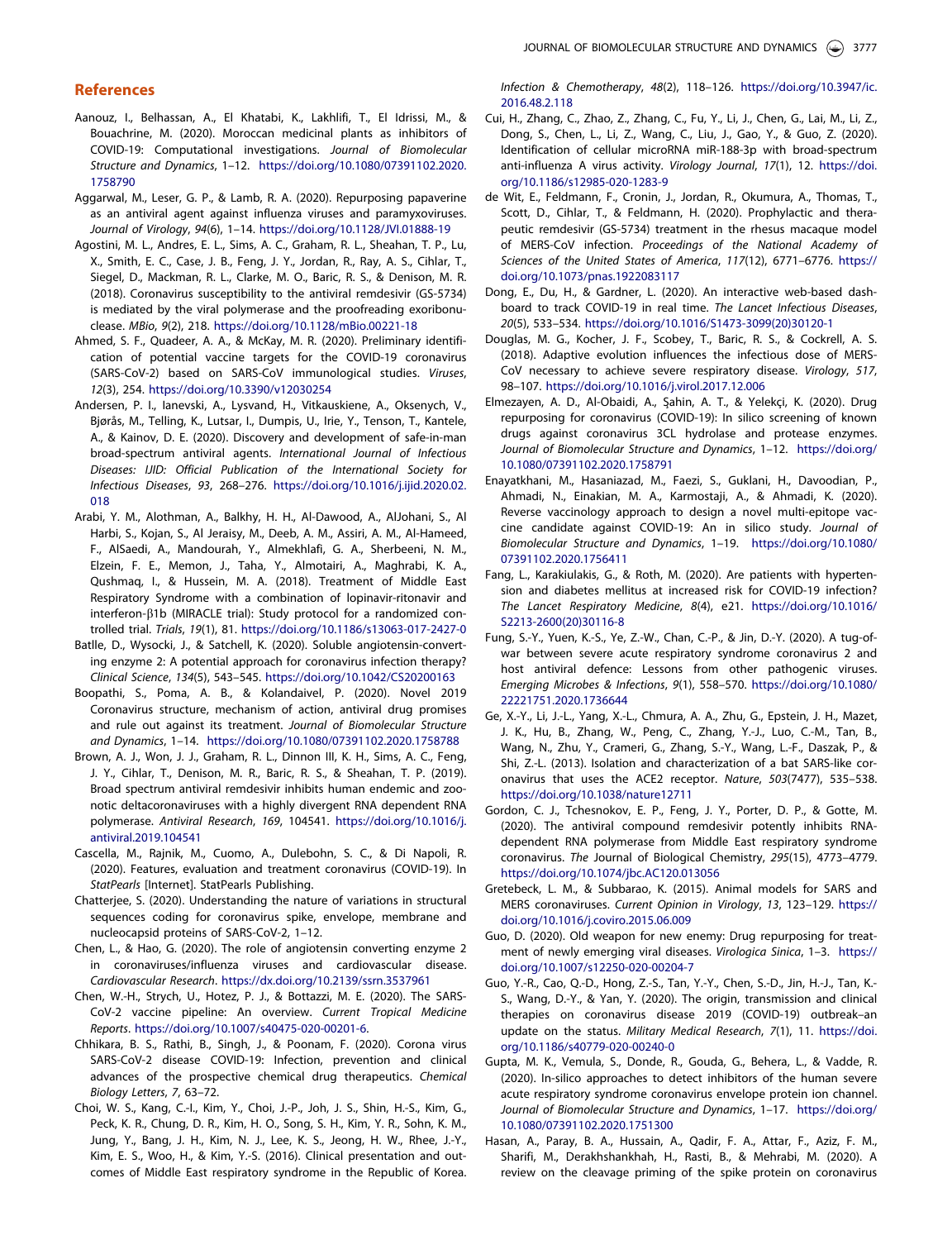by angiotensin-converting enzyme-2 and furin. Journal of Biomolecular Structure and Dynamics, 1–13. https://doi.org/10.1080/ 07391102.2020.1754293

- Heymann, D. L., & Shindo, N. (2020). COVID-19: What is next for public health? The Lancet, 395(10224), 542–545. https://doi.org/10.1016/ S0140-6736(20)30374-3
- Ianevski, A., Zusinaite, E., Kuivanen, S., Strand, M., Lysvand, H., Teppor, M., Kakkola, L., Paavilainen, H., Laajala, M., Kallio-Kokko, H., Valkonen, M., Kantele, A., Telling, K., Lutsar, I., Letjuka, P., Metelitsa, N., Oksenych, V., Bjørås, M., Nordbø, S. A., … Kainov, D. (2018). Novel activities of safe-in-human broad-spectrum antiviral agents. Antiviral Research, 154, 174–182. https://doi.org/10.1016/j.antiviral.2018.04.016
- Ji, X., & Li, Z. (2020). Medicinal chemistry strategies toward host targeting antiviral agents. Medicinal Research Reviews, 1–39. https://doi.org/ 10.1002/med.21664
- Jordan, P. C., Liu, C., Raynaud, P., Lo, M. K., Spiropoulou, C. F., Symons, J. A., Beigelman, L., & Deval, J. (2018). Initiation, extension, and termination of RNA synthesis by a paramyxovirus polymerase. PLoS Pathogens, 14(2), e1006889. https://doi.org/10.1371/journal.ppat. 1006889
- Joshi, R. S., Jagdale, S. S., Bansode, S. B., Shankar, S. S., Tellis, M. B., Pandya, V. K., Chugh, A., Giri, A. P., & Kulkarni, M. J. (2020). Discovery of potential multi-target-directed ligands by targeting host-specific SARS-CoV-2 structurally conserved main protease\$. Journal of Biomolecular Structure and Dynamics, 1–16. https://doi.org/10.1080/ 07391102.2020.1760137
- Ju, J., Li, X., Kumar, S., Jockusch, S., Chien, M., Tao, C., Morozova, I., Kalachikov, S., Kirchdoerfer, R., & Russo, J. J. (2020). Nucleotide analogues as inhibitors of SARS-CoV polymerase. bioRxiv, 1–18. https:// doi.org/10.1101/2020.03.12.989186
- Khan, R. J., Jha, R. K., Amera, G., Jain, M., Singh, E., Pathak, A., Singh, R. P., Muthukumaran, J., & Singh, A. K. (2020). Targeting SARS-Cov-2: A systematic drug repurposing approach to identify promising inhibitors against 3C-like Proteinase and 2'-O-RiboseMethyltransferase. Journal of Biomolecular Structure and Dynamics, 1–40. https://doi.org/ 10.1080/07391102.2020.1753577
- Khan, S. A., Zia, K., Ashraf, S., Uddin, R., & Ul-Haq, Z. (2020). Identification of chymotrypsin-like protease inhibitors of SARS-CoV-2 via integrated computational approach. Journal of Biomolecular Structure and Dynamics, 1–13. https://doi.org/10.1080/07391102.2020.1751298
- Kouznetsova, J., Sun, W., Martínez-Romero, C., Tawa, G., Shinn, P., Chen, C. Z., Schimmer, A., Sanderson, P., McKew, J. C., Zheng, W., & García-Sastre, A. (2014). Identification of 53 compounds that block Ebola virus-like particle entry via a repurposing screen of approved drugs. Emerging Microbes & Infections, 3(1), 1–7. https://doi.org/10.1038/emi. 2014.88
- Lai, C.-C., Shih, T.-P., Ko, W.-C., Tang, H.-J., & Hsueh, P.-R. (2020). Severe acute respiratory syndrome coronavirus 2 (SARS-CoV-2) and corona virus disease-2019 (COVID-19): the epidemic and the challenges. International Journal of Antimicrobial Agents, 55(3), 105924. https://doi. org/10.1016/j.ijantimicag.2020.105924
- Lai, M. M., & Cavanagh, D. (1997). The molecular biology of coronaviruses. In Advances in virus research (pp. 1–100). Elsevier.
- Li, G., & De Clercq, E. (2020). Therapeutic options for the 2019 novel coronavirus (2019-nCoV). Nature Publishing Group.
- Liu, Y., Gayle, A. A., Wilder-Smith, A., & Rocklöv, J. (2020). The reproductive number of COVID-19 is higher compared to SARS coronavirus. Journal of Travel Medicine, 27(2), 1–4. https://doi.org/10.1093/jtm/ taaa021
- Lo, M. K., Feldmann, F., Gary, J. M., Jordan, R., Bannister, R., Cronin, J., Patel, N. R., Klena, J. D., Nichol, S. T., Cihlar, T., Zaki, S. R., Feldmann, H., Spiropoulou, C. F., & de Wit, E. (2019). Remdesivir (GS-5734) protects African green monkeys from Nipah virus challenge. Science Translational Medicine, 11(494), eaau9242. https://doi.org/10.1126/scitranslmed.aau9242
- Mackie, P. (2003). The classification of viruses infecting the respiratory tract. Paediatric Respiratory Reviews, 4(2), 84–90. https://doi.org/10. 1016/S1526-0542(03)00031-9
- Mahase, E. (2020). Coronavirus: Covid-19 has killed more people than SARS and MERS combined, despite lower case fatality rate. British Medical Journal Publishing Group.
- Menéndez-Arias, L., Álvarez, M., & Pacheco, B. (2014). Nucleoside/nucleotide analog inhibitors of hepatitis B virus polymerase: Mechanism of action and resistance. Current Opinion in Virology, 8, 1–9. https://doi. org/10.1016/j.coviro.2014.04.005
- Mercorelli, B., Palù, G., & Loregian, A. (2018). Drug repurposing for viral infectious diseases: How far are we? Trends in Microbiology, 26(10), 865–876. https://doi.org/10.1016/j.tim.2018.04.004
- Morra, M. E., Van Thanh, L., Kamel, M. G., Ghazy, A. A., Altibi, A. M. A., Dat, L. M., Thy, T. N. X., Vuong, N. L., Mostafa, M. R., Ahmed, S. I., Elabd, S. S., Fathima, S., Le Huy Vu, T., Omrani, A. S., Memish, Z. A., Hirayama, K., & Huy, N. T. (2018). Clinical outcomes of current medical approaches for Middle East respiratory syndrome: A systematic review and meta-analysis. Reviews in Medical Virology, 28(3), e1977. https:// doi.org/10.1002/rmv.1977
- Muralidharan, N., Sakthivel, R., Velmurugan, D., & Gromiha, M. M. (2020). Computational studies of drug repurposing and synergism of lopinavir, oseltamivir and ritonavir binding with SARS-CoV-2 Protease against COVID-19. Journal of Biomolecular Structure and Dynamics, 1–7. https://doi.org/10.1080/07391102.2020.1752802
- Novel, C. P. E. R. E. (2020). The epidemiological characteristics of an outbreak of 2019 novel coronavirus diseases (COVID-19) in China. Zhonghua Liuxingbingxue Zazhi, 41, 145.
- Oh, M.-D., Park, W. B., Choe, P. G., Choi, S.-J., Kim, J.-I., Chae, J., Park, S. S., Kim, E.-C., Oh, H. S., Kim, E. J., Nam, E. Y., Na, S. H., Kim, D. K., Lee, S.-M., Song, K.-H., Bang, J. H., Kim, E. S., Kim, H. B., Park, S. W., & Kim, N. J. (2016). Viral load kinetics of MERS coronavirus infection. The New England Journal of Medicine, 375(13), 1303–1305. https://doi.org/ 10.1056/NEJMc1511695
- Pan, F., Ye, T., Sun, P., Gui, S., Liang, B., Li, L., Zheng, D., Wang, J., Hesketh, R. L., & Yang, L. (2020). Time course of lung changes on chest CT during recovery from 2019 novel coronavirus (COVID-19) pneumonia. Radiology, 200370.
- Pant, S., Singh, M., Ravichandiran, V., Murty, U., & Srivastava, H. K. (2020). Peptide-like and small-molecule inhibitors against Covid-19. Journal of Biomolecular Structure and Dynamics, 1–15. https://doi.org/10.1080/ 07391102.2020.1757510
- Paules, C. I., Marston, H. D., & Fauci, A. S. (2020). Coronavirus infections—more than just the common cold. Jama, 323(8), 707–708. https://doi.org/10.1001/jama.2020.0757
- Peeri, N. C., Shrestha, N., Rahman, M. S., Zaki, R., Tan, Z., Bibi, S., Baghbanzadeh, M., Aghamohammadi, N., Zhang, W., & Haque, U. (2020). The SARS, MERS and novel coronavirus (COVID-19) epidemics, the newest and biggest global health threats: What lessons have we learned? International Journal of Epidemiology, 1–10. https://doi.org/ 10.1093/ije/dyaa033
- Plotkin, S., Robinson, J. M., Cunningham, G., Iqbal, R., & Larsen, S. (2017). The complexity and cost of vaccine manufacturing - An overview. Vaccine, 35(33), 4064–4071. https://doi.org/10.1016/j.vaccine.2017.06. 003
- Prompetchara, E., Ketloy, C., & Palaga, T. (2020). Immune responses in COVID-19 and potential vaccines: Lessons learned from SARS and MERS epidemic. Asian Pacific Journal of Allergy and Immunology, 38(1), 1–9. https://doi.org/10.12932/AP-200220-0772
- Rothan, H. A., & Byrareddy, S. N. (2020). The epidemiology and pathogenesis of coronavirus disease (COVID-19) outbreak. Journal of Autoimmunity, 109, 102433. https://doi.org/10.1016/j.jaut.2020.102433
- Sarma, P., Sekhar, N., Prajapat, M., Avti, P., Kaur, H., Kumar, S., Singh, S., Kumar, H., Prakash, A., & Dhibar, D. P. (2020). In-silico homology assisted identification of inhibitor of RNA binding against 2019-nCoV N-protein (N terminal domain). Journal of Biomolecular Structure and Dynamics, 1–11. https://doi.org/10.1080/07391102.2020.1753580
- Senanayake, S. L. (2020). Drug repurposing strategies for COVID-19. Future Science, 2(2), 1–3.
- Senathilake, K., Samarakoon, S., & Tennekoon, K. (2020). Virtual screening of inhibitors against spike glycoprotein of 2019 novel corona virus: A drug repurposing approach. Preprints, 1–15. https://doi.org/10.20944/ preprints202003.0042.v1